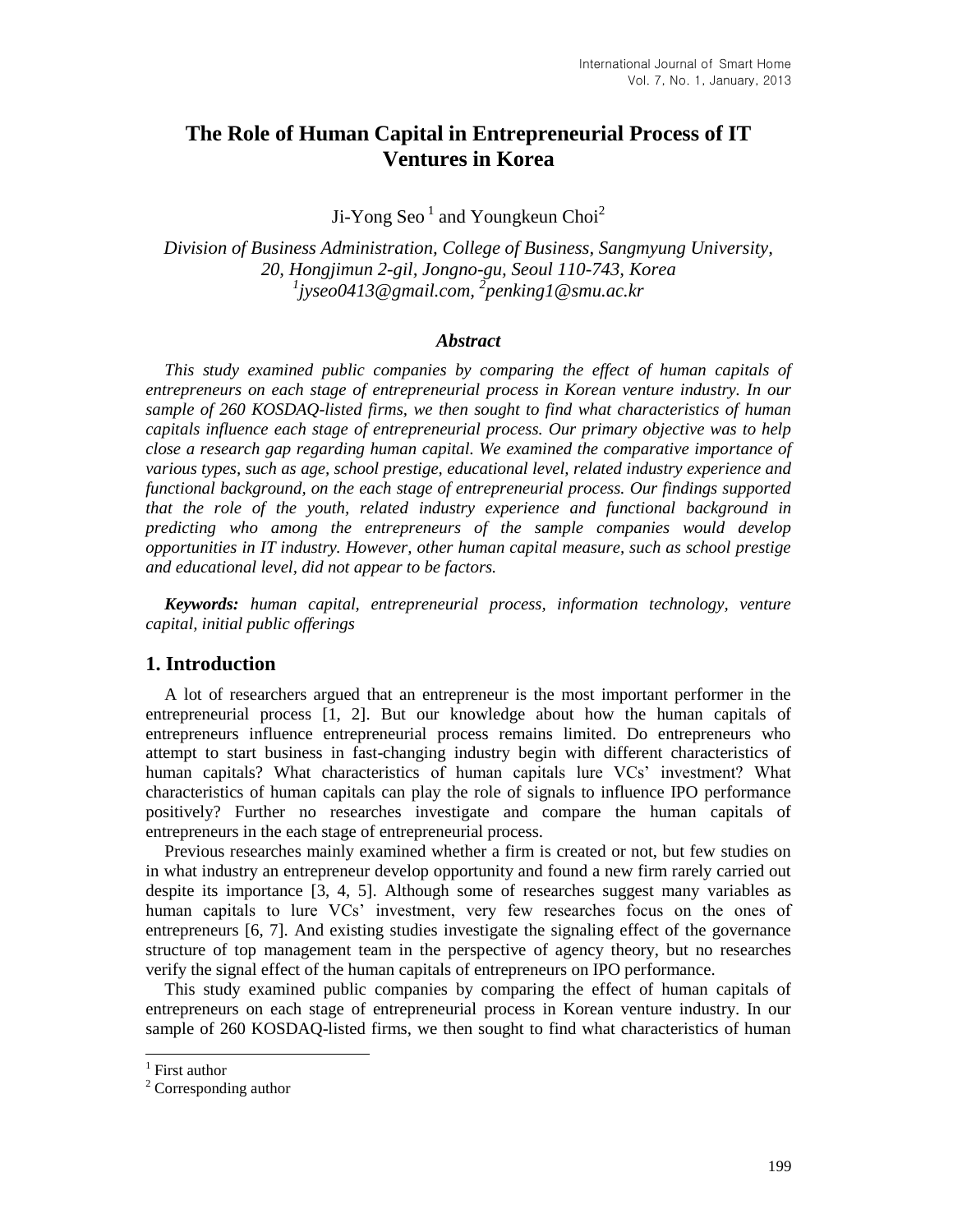capitals influence each stage of entrepreneurial process. Our primary objective was to help close a research gap regarding human capital. We examined the comparative importance of various types, such as age, school prestige, educational level, related industry experience and functional background, on the each stage of entrepreneurial process.

# **2. Theoretical Background and Hypothesis**

## **2.1. Founding Stage**

Human capital theory maintains that an entrepreneur's human capital is an important factor in business development in founding stage [8]. Why, when, and how do some people and not others exploit the opportunities. One of the answers is individual differences. Older executives have greater psychological commitment to the organizational status quo [9, 10]. Older executives may be at a point in their lives at which financial security and career security are important. Their social circles, their spending traits, and their expectations about retirement income are established. Any risky actions that might disrupt these generally are avoided [11]. And in line to the reasoning with youth's characteristics of the active and risktaking, [12] propose that firms with young managers will be more inclined to pursue risky strategies than will firms with older managers. IT industry requires a lot of risk-taking, for product life cycles is shrinking, development times are being compressed, and operations keep accelerating. Therefore, the younger an entrepreneur is, he or she will be more likely to make decision to exploit opportunities in IT industry.

*Hypothesis 1-1. A younger entrepreneur will be more likely to develop business opportunity in IT industry.*

Why some people and not others discover particular entrepreneurial opportunities? Business opportunities in new technology industry such as information technology area exist under rapid changes in technology and market [13, 14]. To discover a new business opportunity in areas under high uncertainty such as information technology industry, entrepreneurs may acquire business opportunity from different levels of society through weak tie from their alumnus of elite school, not through strong tie from existent organizations. Therefore, if an entrepreneur graduated from elite school, he or she will acquire novel information that is generated by a given change in order to discover opportunities in IT industry.

*Hypothesis 1-2. An entrepreneur form elite school will be more likely to develop business opportunity in IT industry.*

Entrepreneurs must be able to identify new means-ends relationships that are generated by a given change in order to discover entrepreneurial opportunities. [12] propose that the amount, but not the type, of formal education of a management team will be positively associated with innovation. IT industry requires innovative perspective, for development times are being compressed and product life cycles are shrinking. Therefore, if an entrepreneur has the experiences related to output function, he or she will better identify innovative means-ends relationships that are generated by a given change in order to discover opportunities in IT industry.

*Hypothesis 1-3. An entrepreneur with higher level of education will be more likely to develop business opportunity in IT industry.*

To recognize an opportunity, an entrepreneur has to have prior information that is complementary with the new information, which triggers an entrepreneurial conjecture [15].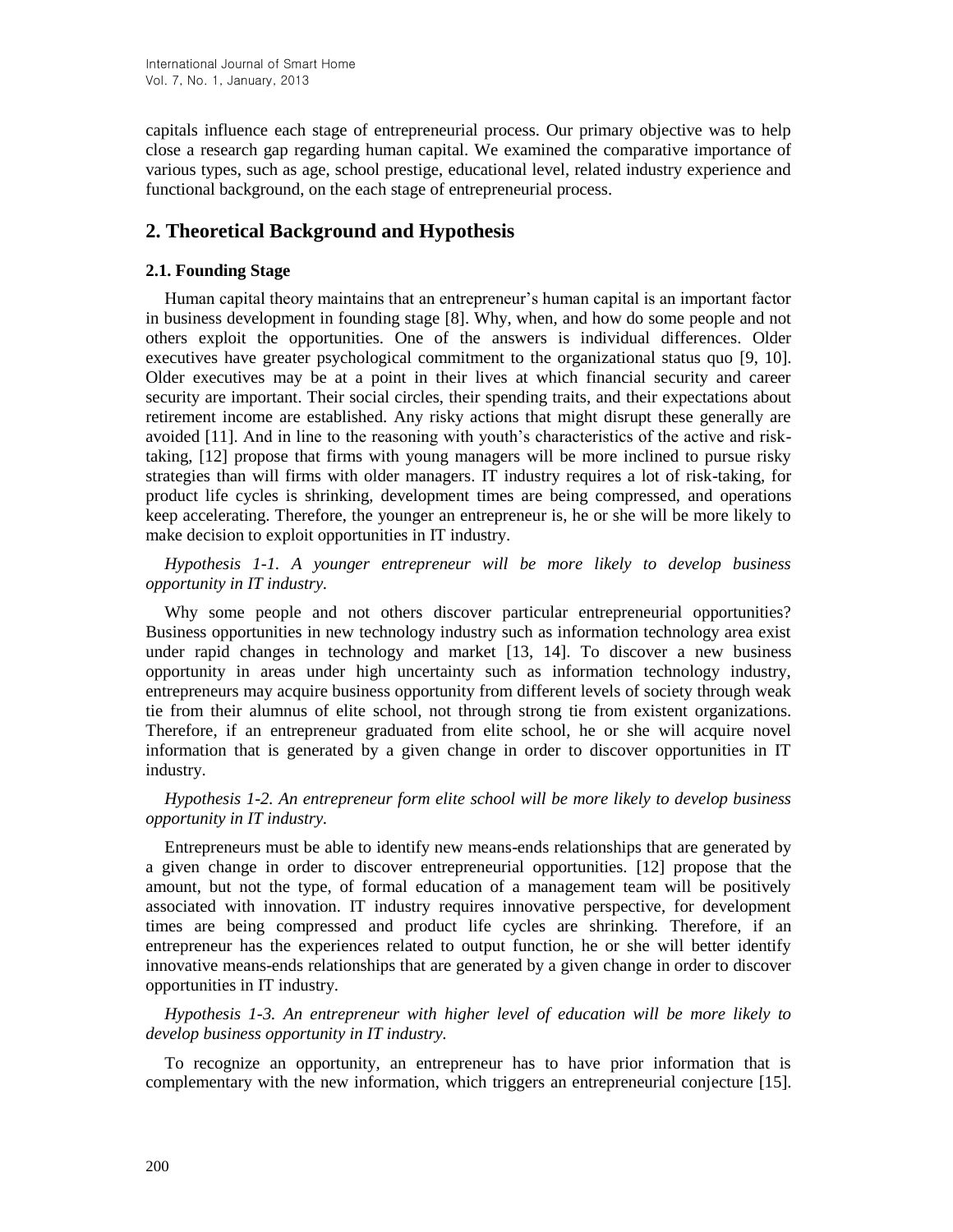IT industry requires new technologies, for product life cycles are shrinking, development times are being compressed, and operations keep accelerating. Therefore, an entrepreneur's prior information about specialized and underutilized resources such as new technology is critically important to discover an opportunity in IT industry. This prior information is about understanding products, suppliers and competitors [1] and can be acquired through experiences in related industry. Opportunities can be generated not only in the internal organizations, but also in the process of responding to market needs and contacting supplier or external R&D centers. Accumulated knowledge enables an entrepreneur to recognize technological changes, to design new products, and to explore potential customers and suppliers through existing networks with customers, suppliers and distributors [16]. If an entrepreneur has this experiences related to IT industry, he or she will be better equipped to understand the core elements of future products, customers, suppliers and competitors.

*Hypothesis 1- 4. An entrepreneur with related industry experience will be more likely to develop business opportunity in IT industry.*

Job experience significantly contributes to cognitive properties [17]. Managerial jobs can be categorized into three areas according to the functional background, i.e., output, throughput, and peripheral functions [12]. Among these functions, the output function is the most suitable for monitoring and adjusting products and markets [12]. IT industry requires entrepreneurs to understand technology or market, for development times are being compressed and product life cycles are shrinking. Therefore, if an entrepreneur has the experiences related to output function, he/she will better identify technology and market that are generated by a given change in order to discover opportunities in IT industry.

*Hypothesis 1-5. An entrepreneur with output function experience will be more likely to develop business opportunity in IT industry.*

## **2.2. Growth stage**

Young companies suffer from a lack of resources [19]. VCs are investors who provide venture firms with financial resources professionally. Relevant studies show that the most important criterion for venture capitalists in their assessment of profitability is entrepreneur's ability [20, 6, 7]. In the popular business press, VCs commonly report that "nothing is more important than people…" and, in particular, that they look "for people who have high levels of energy, are willing to work around the clock, and are still hungry for success" [21]. Younger executives may have more physical and mental stamina [22], or may be more able to grasp new ideas and learn new behaviors [23]. What emerges is a picture of youthful managers attempting the active. Therefore, VCs prefer younger entrepreneurs than older ones.

*Hypothesis 2-1. A younger entrepreneur will be more likely to obtain VC investment.* 

Given vulnerability, the market accessibility of venture firms is very important in a short time and VCs judge an entrepreneur's management abilities with his or her market accessibility, for venture firms lack resources [20]. To access the market, entrepreneurs should acquire information, knowledge and many kinds of resources about the market through their private network [24, 18, 19]. The networks from elite schools can increase the opportunities to meet and establish relationships with high-level government officials, business leaders, etc. which are influential in the market and helpful for their market access. Therefore, entrepreneurs' elite school experiences can be observable information to VCs that consider the entrepreneurs' market accessibility as their management abilities.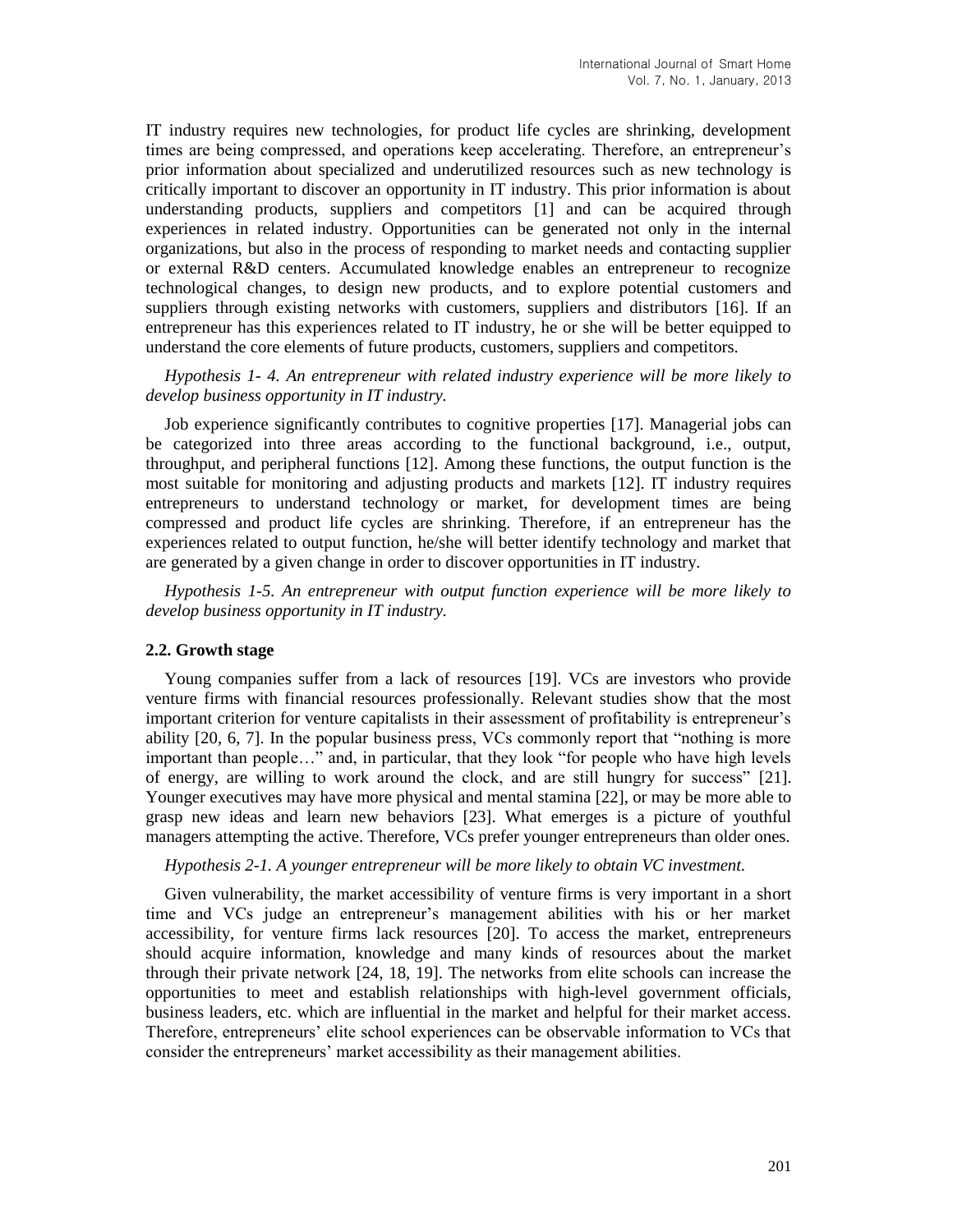# *Hypothesis 2-2. An entrepreneur with elite school experience will be more likely to obtain VC investment.*

And also to overcome this vulnerability, venture firms should not play similarly to established firms but need to do innovative strategies to be differentiated with established ones. Since the venture firms lack in track record, VCs try to get observable information with which they can expect the innovative strategies of the venture firms. The amount of, but not the type, of education of executives is positively associated with innovation [12]. Therefore, VCs that look for observable information about potential innovative strategy regard the education level of entrepreneurs as a selection criterion.

*Hypothesis 2-3. An entrepreneur with higher level of education will be more likely to obtain VC investment.* 

Venture firms often lack the knowledge of their environments, and don't yet establish relationships with customers and suppliers [19, 25]. [20] have argued that VCs judge entrepreneurs' management abilities with their market accessibility and entrepreneurs' prior experience plays main role when venture firms access the market through obtaining necessary resources. This access enhances the level of exposure to high-quality information about products, markets and technological opportunities. Good relationships with suppliers provide access to quality raw materials, superior service, and fast and reliable deliveries [26]. If entrepreneurs possess related industry experiences, they already have necessary knowledge or can acquire it and they already know customer or supplier better so they can set up the favorable relationship with them easier. Therefore, entrepreneurs' related industry experiences can be observable information to VCs that consider the entrepreneurs' market accessibility as their management abilities.

*Hypothesis 2-4. An entrepreneur with related industry experience will be more likely to obtain VC investment.* 

Venture firms have little business experience, and so operate under the guidance of immature and unrefined routines [27]. Because venture firms are often unable to make outputs of consistent quality, they face a high probability of dissolution [25]. Given these situations, to set up product R&D or marketing/sales are more important than to improve the efficiency of the transformation process. Entrepreneurs with output function experience can better understand product R&D or marketing/sales than the ones with throughput one and emphasize outputs in their strategies such as product innovation, related diversification, advertising and forward integration. Therefore, VCs that look for observable information about potential output strategy regard the output function experiences of entrepreneurs as a selection criterion.

*Hypothesis 2-5. An entrepreneur with output function experience will be more likely to obtain VC investment.* 

## **2.3. Harvest Stage**

Initial public offering (IPO) as a harvest option from both the entrepreneur's and investor's point of view is one of the uniquely entrepreneurial process [28, 29]. The IPO process is characterized by a considerable amount of uncertainty. Much of this uncertainty is a function of the relative lack of information available to the various parties involved in the IPO process. The resource-based view of the firm [30, 31] is applicable to our focus on the human capital of IPO entrepreneurs that outside investors might utilized in pricing an IPO offering. In the IPO process, outside investors participate to expect the additional and sustained growth of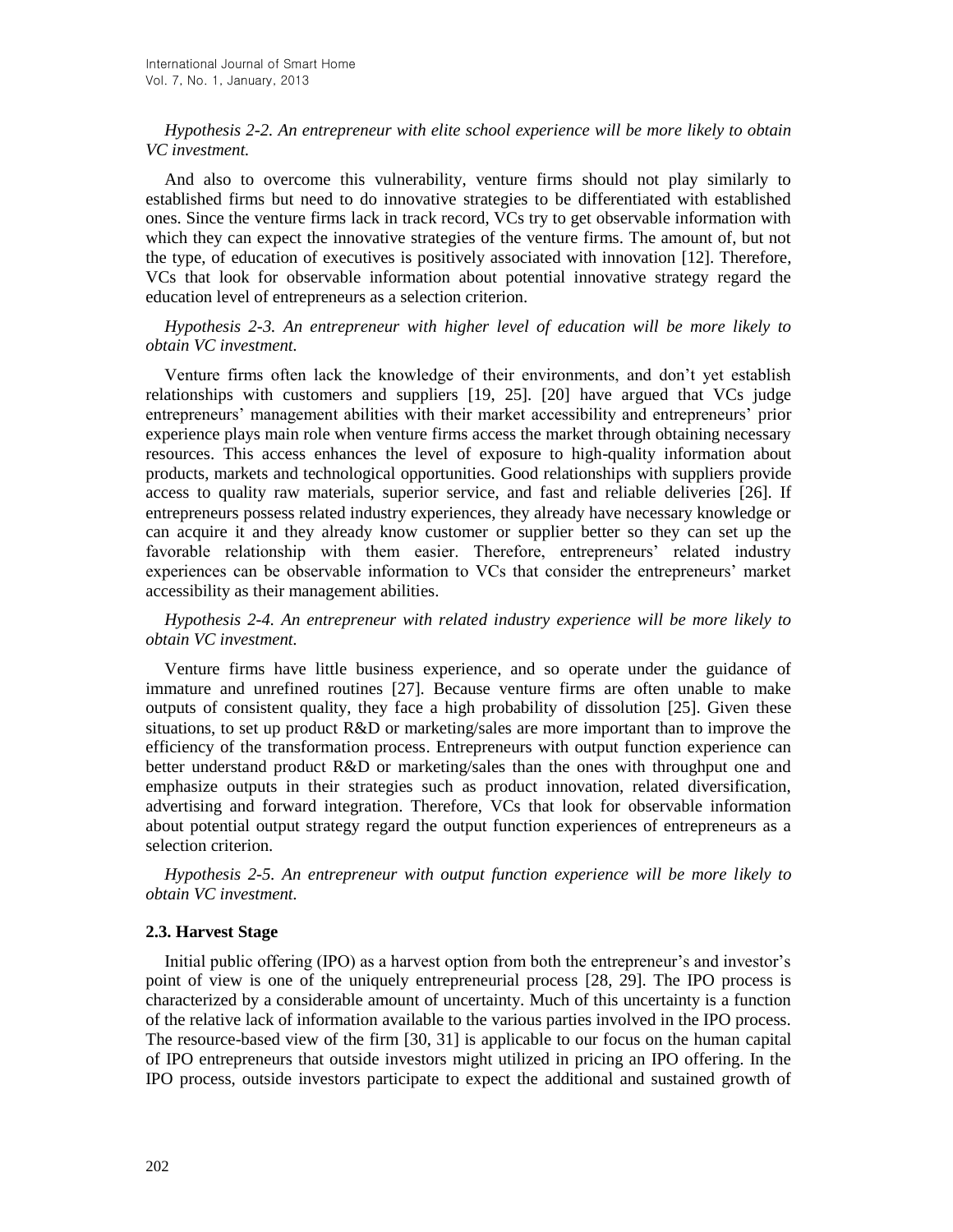IPO firms for their capital gain. Looking for many kinds of factors in the prospectus which indicate the future growth of IPO firms, they regard the human capital characteristics of entrepreneurs as important signals to indicate the growth. Since they take some risk in investment at IPO stage to pursue their profit aggressively, they prefer the active and risktaking entrepreneurs to the passive and risk-averse ones. Consequently, outside investors are likely to view IPO firms with younger entrepreneurs more positively, which leads to higher valuation at IPO.

## *Hypothesis 3-1 Age of entrepreneurs will be negatively associated with IPO performance.*

Organizations are not closed, but open systems whose success and failure are largely determined by their ability to extract valuable resources from the environment [32]. In the process of IPO, [33] suggest that the greater the collective number of outside links associated with the members of the board, the stronger the signal of the young firm's quality and the greater the likelihood that the firm will attract a prestigious investment bank. Among the many kinds of network of entrepreneurs, the networks from their alumni of elite school can increase their performance, for the networks can provide the opportunities to meet and establish relationships with high-level government officials, business leaders, etc. which are helpful for their performance. In the process of IPO, outside investors regard the network from school prestige of entrepreneurs as an important signal. Consequently, we would expect outside investors to view IPO firms with entrepreneurs from elite school more positively, which results in higher valuation at IPO.

# *Hypothesis 3-2: School prestige of executives will be positively associated with IPO performance.*

At IPO stage, the firms struggle with developing new skill and adapting their strategy to match the opportunities and threats they might encounter for their sustained growth [34]. So outside investors will perceive that IPO firms needs innovative entrepreneurs and pay attention to the education level of executives, because entrepreneurs with higher level of education seem to be more innovative. Consequently, outside investors are expected to view IPO firms with entrepreneurs of higher level of education more positively, which makes higher valuation at IPO.

## *Hypothesis 3-3 Education level of entrepreneurs will be positively associated with IPO performance.*

Regarding the relationship between related industry experience and firm performance, [35] contend the positive relationship between prior knowledge and the performance. Industryspecific managerial experience is an executives' competence. In the process of IPO, as the collective number of outside links of the members of the board of nonexecutive directors can be a positive signal to investment bank [36, 37, 33], the entrepreneurs' networks in related industry could be the positive signal to outside investors. Since the entrepreneurs with related industry experience can provide effective networks, they appear to be more able to acquire and exploit requisite resources for the future growth of their firms. Consequently, we would expect outside investors to view IPO firms with entrepreneurs possessing related industry experience more positively, which results in higher valuation at IPO.

*Hypothesis 3-4 Related industry experience of entrepreneurs will be positively associated with IPO performance.* 

[12] propose that the degree of out-function experience of top managers is positively associated with growth. In the context of IPO, outside investors expect the growth potential of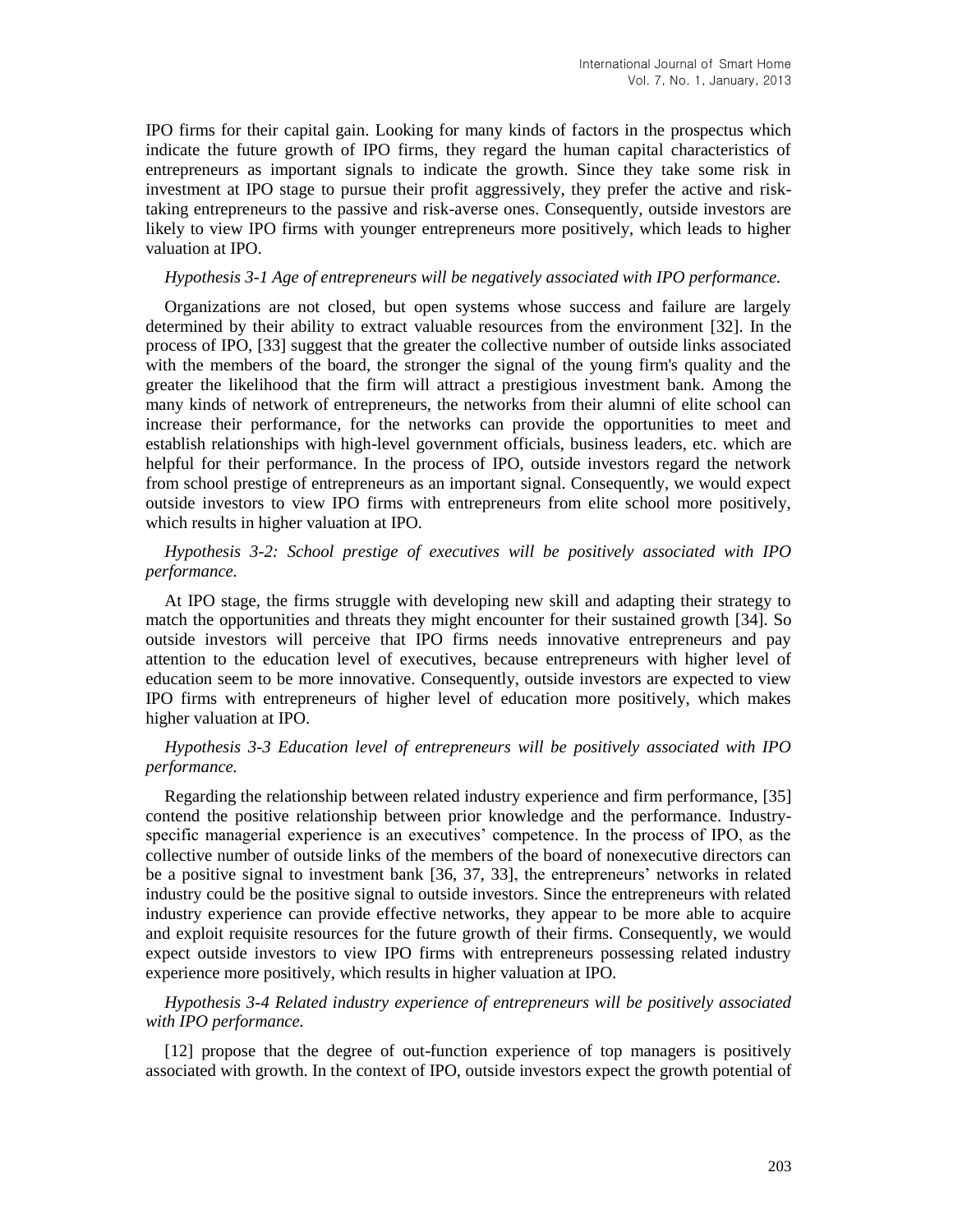IPO firms. Looking for many kinds of factors which influence the growth potential of IPO firms, they regard the functional background of entrepreneurs as an important signal. Since the executives with output functions deepen their understandings of products and markets, they appear to be more able to explore new opportunities for the future growth of their firms. Consequently, we would expect outside investors to view IPO firms with executives of output function background more positively, which results in higher valuation at IPO.

*Hypothesis 3-5 Output function experience of entrepreneurs will be positively associated with IPO performance.* 

# **3. Methods**

## **3.1. Data**

The original target research sample consists of 1,253 KOSDAQ (Korea Securities Dealers Automated Quotation) stock market listed firms from July 1, 1996 to December 31, 2005. Basically, we collected disclosures from DART (Data Analysis, Retrieval and Transfer System), which is an electronic disclosure system that allows companies to submit disclosures online (dart.fss.or.kr). The final sample used here is 260 KOSDAQ-listed firms. Of the 1,253 firms, 896 firms were excluded considering following conditions. First, we limited samples to firms which founded after 1990, because business venture in Korea has developed as the information technology industry has expanded quickly since 1990. Second, we limited samples to firms which went public after July 1, 2000 to eliminate bias caused by market condition. KOSDAQ market was under-evaluated from July 1, 1996 to late 1998 due to "IMF crisis" and dot-com stock market bubble busted in from early 1999 to the first half of 2000. Third, we limited samples to firms with a founder as CEO, because a subsidiary or a firm with a CEO who is not a founder is not an entrepreneurial foundation.

## **3.2. Variables**

## **Dependent Variables**

## *Developing business opportunity in IT industry*

We define starting up in IT industry as it. It takes on the value 1 if it is an IT startup and 0 otherwise

## *Obtaining VC investment*

We use the Korean institutional definition to measure VC investment. It takes on the value 1 if it received VC investment and 0 otherwise.

## *IPO performance*

We define firm's market capitalization conditional on it undertaking an IPO (market value and all other nominal figures are converted into real dollars) as IPO performance. The market value of a firm at IPO is defined as:  $V^* = (PuQt - PuQi)$ -where Pu is the IPO subscription price, Qt is the total number of shares outstanding, and Qi, is the number of shares offered in the IPO. In other words, we subtracted from the firm's total market capitalization the dollar amount raised in the IPO. V\* is a measure of the market's assessment of the value of a firm at IPO. [38] used the IPO subscription price to compute V\*; in unreported models, they observed results similar to the ones we report here when defining  $V^*$  on the basis of the first day closing price of a new issue. And, we apply log to this variable for the adjustment of scale.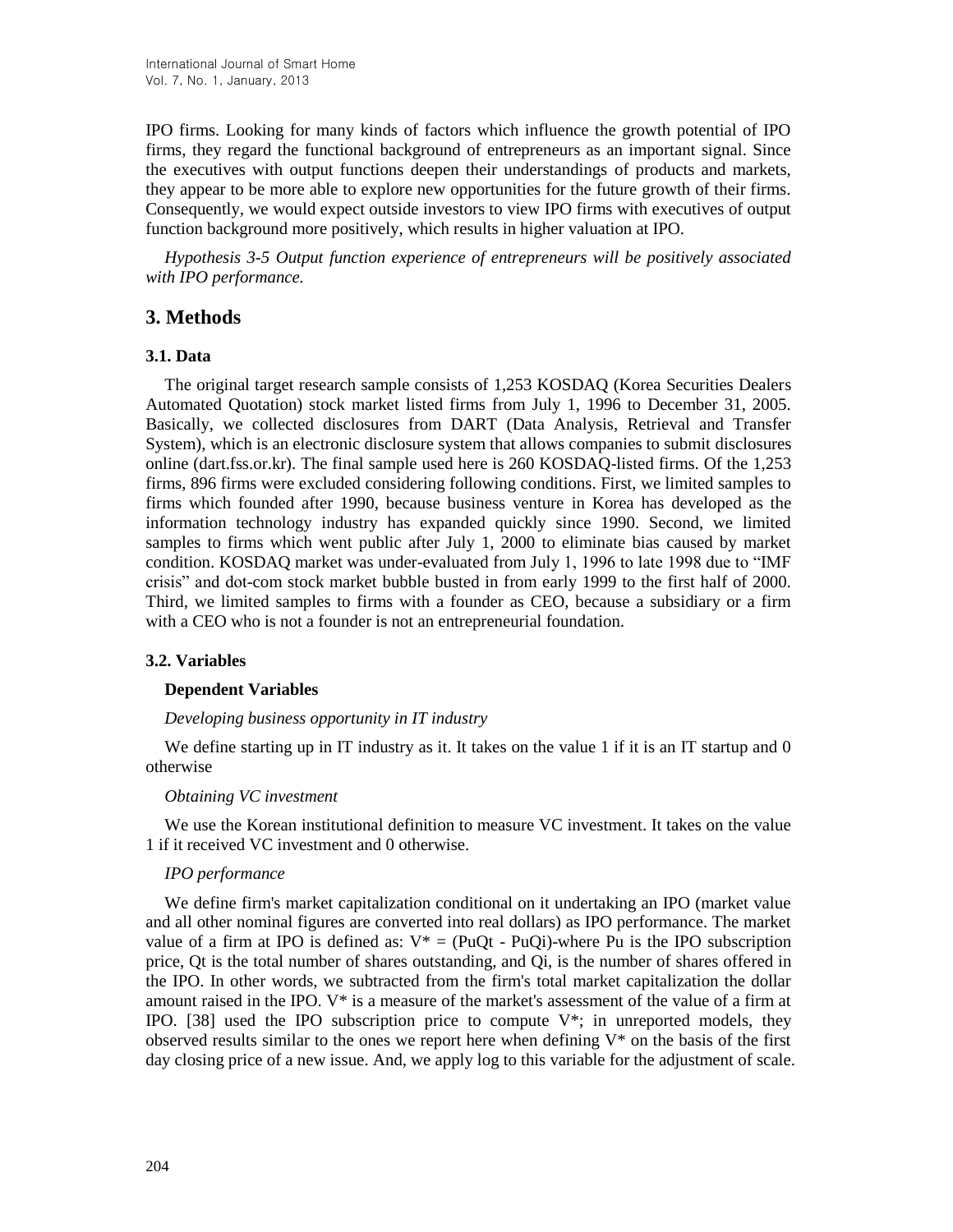## **Independent Variables**

#### *Age*

We use three ages of entrepreneurs at the each time of founding, growth and harvest stage. We measure how old an entrepreneur was when he or she established his or her venture firms as the age at founding stage. And we measure how old an entrepreneur was when his or her firm received VC investment as the age of the growth stage. But because we don't know the exact time when he or she received VC investment, we define the average age between the age at founding stage and the age at harvest stage as the age of growth stage. Finally, we measure how old an entrepreneur was when his or her firm went IPO as the age of harvest stage. And, we apply log to this variable for the adjustment of scale.

## *School prestige*

Elite schools are defined as Seoul National University, Yonsei University, Korea University, and KAIST (Korea Advanced Institute of Science and Technology), for Korean society generally regards as elite school. School prestige is measured by a dichotomous variable that takes on the value of 1 if the entrepreneurs graduated from Seoul National University, Yonsei University, Korea University or KAIST (Korea Advanced Institute of Science and Technology) and 0 otherwise.

## *The level of education*

The higher level is master or doctorate degree. The lower level is an undergraduate degree or lower. The level of education takes on the value 1 if he/she has the higher level and 0 otherwise.

#### *Industry experience*

The industry experience takes on the value 1 if an entrepreneur ever worked at related career experience is in output functions and 0 otherwise.

## *The functional background*

The functional background takes on the value 1 if an entrepreneur's career experience is in output functions and 0 otherwise.

#### **Control Variables**

We use gender, earnings stock market index, industry, and VC investment for three dependent variables

# **4. Results**

Model 1 shows younger entrepreneurs are more able to develop start-up opportunities in IT than older entrepreneurs ( $\beta$ =-.062, p < .01). Related industry experience ( $\beta$ =.926, p < .01) and output function background (β=.977,  $p < .01$ ) have positive influences on developing start-up opportunities in IT. What is not expected, however, are no effects of school prestige and educational level. The results of the regression analysis regarding obtaining VC are presented in models 2. We see that three are significant predictors. As expected, school prestige ( $\beta$ =1.413, p < .001), related industry experience ( $\beta$ =.833, p < .05) or output function background ( $\beta$ =1.215, p < .001) are positively associated with obtaining VC. But what is not expected is that age and educational level have on association. Finally, in the model 3, school prestige ( $\beta$ =.060,  $p < .001$ ) and related industry experience ( $\beta$ =.032,  $p < .01$ ) have positive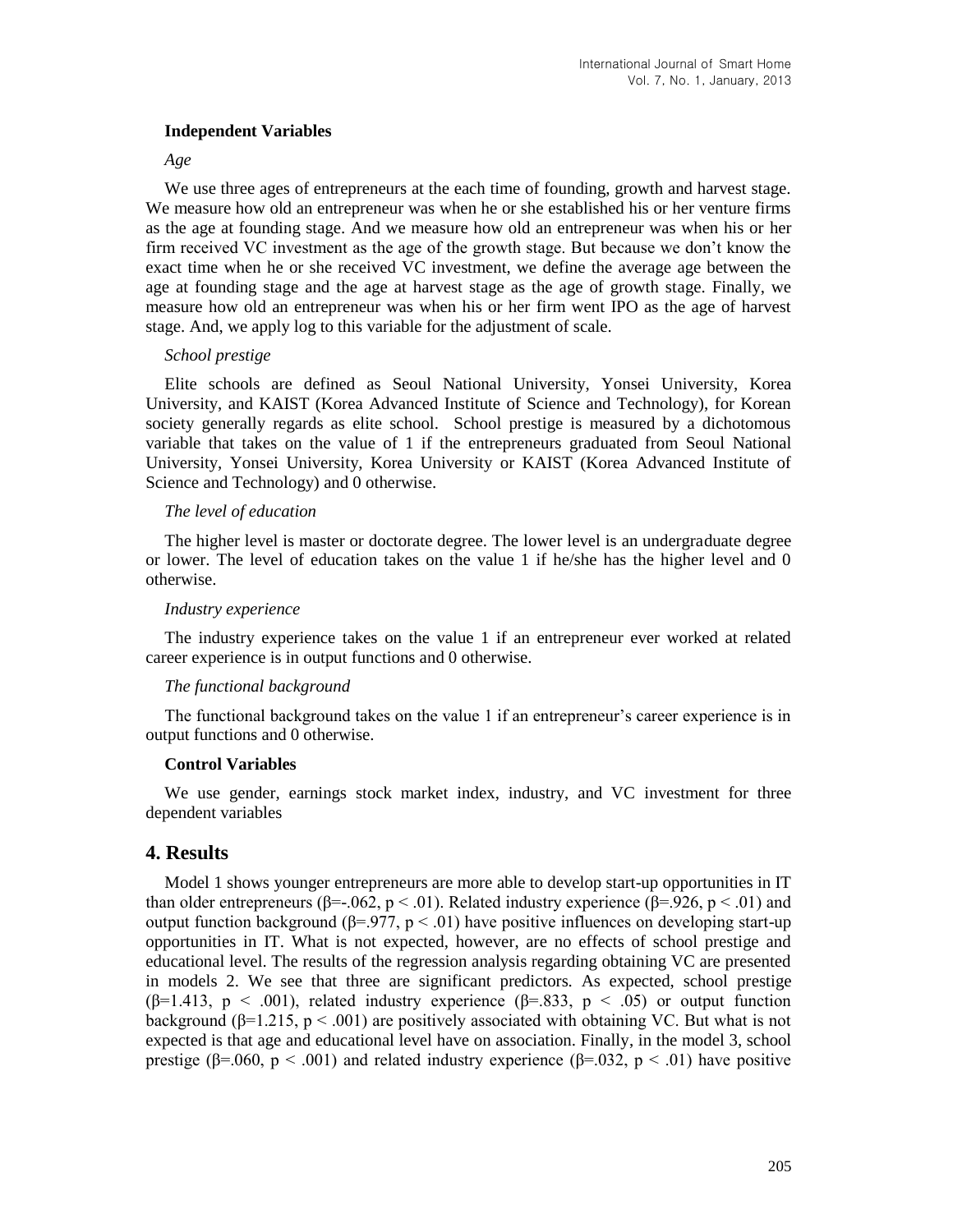relationship with IPO performance. However, what is not expected is the positive effect of age ( $\beta$ =.060, p < .001).

|                                | Model 1                 | Model 2       | Model 3         |
|--------------------------------|-------------------------|---------------|-----------------|
|                                | Start-up in IT industry | VC investment | IPO performance |
| Gender                         | .866                    | $-1.592$      | $-.013$         |
| Industry                       |                         | $1.334***$    | $.034**$        |
| VC investment                  |                         |               | .017            |
| Earnings                       |                         |               | $.481***$       |
| Stock market                   |                         |               | 1.098***        |
| Age 1                          | $-.062**$               |               |                 |
| Age 2                          |                         | $-.040$       |                 |
| Age 3                          |                         |               | $.004***$       |
| School prestige                | .275                    | $1.413***$    | $.060***$       |
| Educational level              | $-.341$                 | .511          | $-.008$         |
| Industry experience            | $.926**$                | $.833*$       | $.032**$        |
| Output function                | .977**                  | $1.215***$    | .003            |
| Constant                       | .894                    | .856          | $-.812$         |
| -2Log Likelihood               | 300.896                 | 256.564       |                 |
| $\cos \&$ Shell R <sup>2</sup> | .148                    | .304          |                 |
| Adjusted $R^2$                 |                         |               | .539            |
| F                              |                         |               | 31.314***       |

#### **Table 1. The Results of Regression Analysis**

\* p < .05, \*\* p < .01, \*\*\* p < .001

## **5. Discussions**

This study provides some theoretical contributions. First, this study is differentiated from previous studies examining whether a firm is created or not [3, 4, 5]. Few studies on in what industry an entrepreneur develop opportunity and found a new firm rarely carried out despite its importance. Thus, while previous studies have been off the mark on this issue, we highlighted that the industry where entrepreneurs make start-ups and found that youth, related industry experience and output function background among human capitals of entrepreneurs are helpful for opportunity development in IT. Second our study supplements previous studies focusing on the determinants of VCs' investment decision-making. Previous researchers suggests many variables as human capital, for example top management size, president's number of roles, president's number of other start-ups, university level education in management and economics of founders and the prominence of the prior employers of a startup's founding team. Additionally, we found that school prestige, industry experience and functional background among human capitals of entrepreneurs lure VCs. Finally, we provide a contribution to signaling research by considering how the human capital of entrepreneurs may influence IPO performance in resource-based view. Despite of the argument that an entrepreneur as CEO and major shareholder plays very important role in IPO firms, which can influence firm performance after IPO, no researches verify the signal effect of his or her human capital on IPO performance. We found that age, school prestige and related industry experience among human capitals of entrepreneurs positively influence IPO performance.

This study has some practical implications. First, when entrepreneurs found startups, they should consider their human capital to develop successful opportunities in fast-changing industry such as IT industry. If they do not have sufficient human capitals requisite for it, they need to have conservative perspectives in making up their mid on start-up. Second, when entrepreneurs need to obtain VC's investment or to increase the value of their firms in IPO process, they should consider their human capital to lure VC's investment or to be positive signals to outside investors in IPO process. If they do not have sufficient human capitals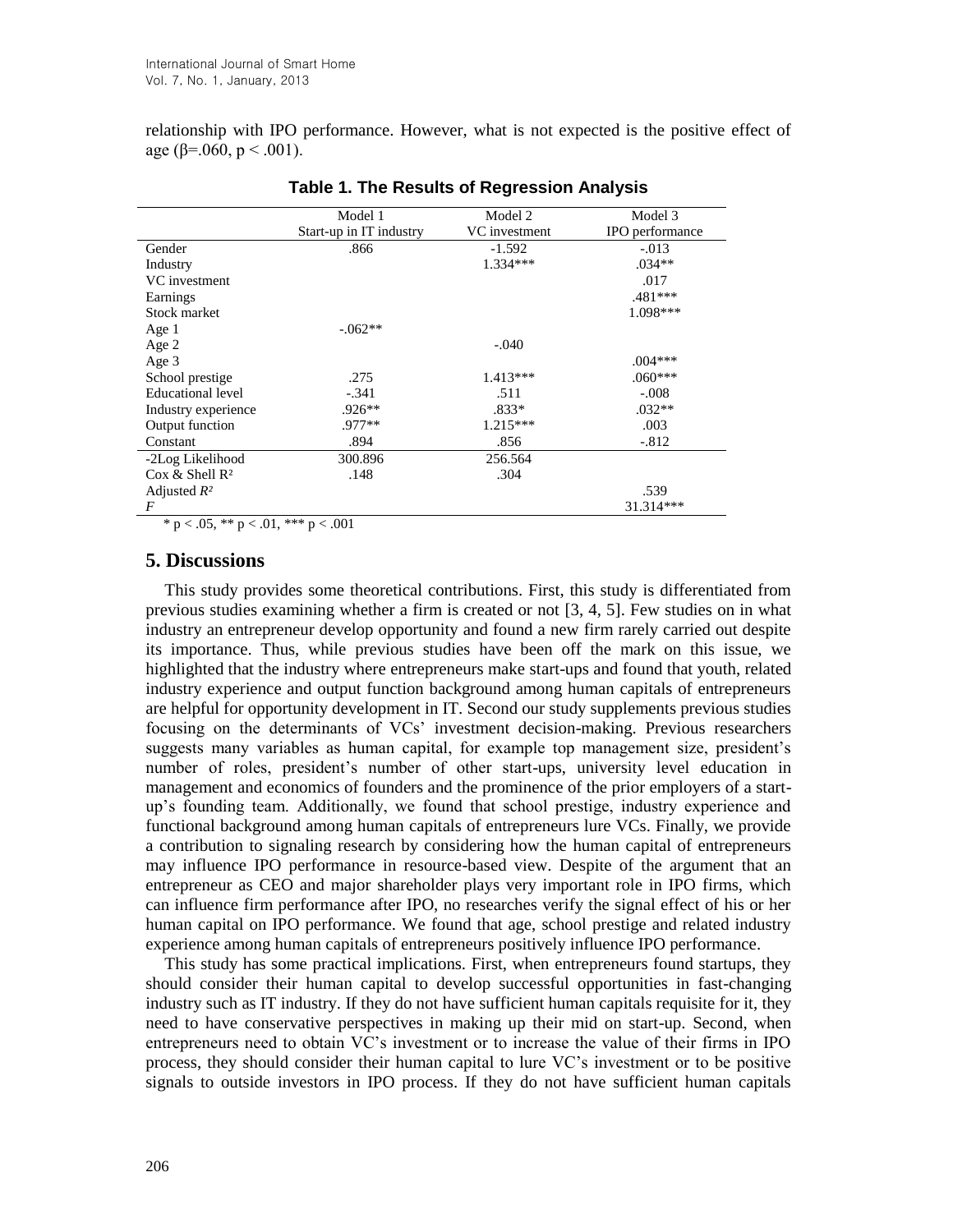requisite for it, they need to change CEO or establish joint-CEOs to supplement the human capital of entrepreneurs.

#### **References**

- [1] S. Shane and S. Venkataraman, "The promise of entrepreneurship as a field of research", Academy of Management Review, vol. 25, **(2000)**, pp. 217-226.
- [2] M. S. Archer, "For structure: its reality, properties and powers: a reply to Anthony King", Sociological Review, vol. 48, **(2000)**, pp. 464-472.
- [3] P. Davidsson and B. Honig, "The role of social and human capital among nascent entrepreneurs", Journal of Business Venturing, vol. 18, no. 3, **(2003)**, pp. 301-331.
- [4] S. Bhagavatula, T. Elfring, A. van Tiburg and G. G. van de Bunt, "How social and human capital influence opportunity recognition and resource mobilization in India's handloom industry", Journal of Business Venturing, vol. 25, no. 3, **(2010)**, pp. 245-260.
- [5] N. Dew, S. Read, S. D. Sarasvathy and R. Wiltbank, "Effectual versus predictive logics in entrepreneurial decision-making differences between experts and novices", Journal of Business Venturing, vol. 24, **(2009)**, pp. 287-309.
- [6] M. G. Colombo and L. Grill, "On growth drivers of high-tech start-ups: Exploring the role of founders' human capital and venture capital", Journal of Business Venturing, vol. 18, **(2009)**, pp. 231-239.
- [7] M. D. Burton, J. B. Sorensen and C. Beckman, "Coming from good stock: career histories and new venture formation", Research in the Sociology of Organizations, vol. 19, **(2002)**, pp. 229-262.
- [8] D. Dimov and D. Shepard, "Human capital theory and venture capital firms: exploring "home runs" and "strike outs"", Journal of Business Venturing, vol. 20, no. 1, **(2005)**, pp. 1-21.
- [9] J. A. Alluto and L. G. Hrebiniak, "Research on commitment to employing organizations: Preliminary findings on a study of managers graduating from engineering and MBA programs", Paper presented at Academy of Management meetings, New Orleans, **(1975)**.
- [10] J. M. Stevens, J. M. Beyer and H. M. Trice, "Assessing personal role and organizational predictors of managerial commitment", Academy of Management Journal, vol. 21, **(1978)**, pp. 380-396.
- [11] G. Carlsson and K. Karlsson, "Age, cohorts and the generations of generations", American Sociological Review, vol. 35, **(1970)**, pp. 710-718.
- [12] D. C. Hambrick and P. A. Mason, "Upper Echelons: The organization as a reflection of its top managers", Academy of Management Review, vol. 9, no. 2, **(1984)**, pp. 193-206.
- [13] C. H. Fine, "Clockspeed: Winning industry control in the age of temporary advantage", Pereus Books, Reading, MA, **(1998)**.
- [14] H. Mendelson and R. R. Pillai, "Clockspeed and informational response: Evidence from the IT industry", Information Systems Research, vol. 9, **(1998)**, pp. 415-433.
- [15] S. Kaish and B. Gilad, "Characteristics of opportunities search of entrepreneurs versus executives: Sources, interests, and general alertness", Journal of Business Venturing, vol. 6, **(1991)**, pp. 45-61.
- [16] K. H. Vesper, "New Venture Strategies", Englewood Cliffs, NJ, Prentice-Hall, **(1980)**.
- [17] D. C. Dearborn and H. A. Simon, "Selective perceptions: A note on the departmental identification of executives", Sociometry, vol. 21, **(1958)**, pp. 140-144.
- [18] J. V. Singh, D. J. Tucker and R. J. House, "Organizational legitimacy and the liability of newness", Administrative Science Quarterly, vol. 31, no. 2, **(1982)**, pp. 171-193.
- [19] A. Stinchcombe, "Social structure and organizations", In J. G. March (Ed.), Handbook of organizations, Chicago, IL; Rand McNally, **(1965)**, pp. 163-178.
- [20] I. C. MacMillan, L. Zemann and P. N. Subbanarasimha, "Criteria distinguishing successful from unsuccessful ventures in the venture screening process", Journal of Business Venturing, vol. 2, no. 2, **(1987)**, pp. 123-137.
- [21] J. A. Byrne, "How a VC does it; Bob Davoli is a hands-on investor, and so far he hasn't picked a loser. Can he keep it up?", Business Week, **(2000)** July 24, pp. 96.
- [22] J. Child, "Managerial and organizational factors associated with company performance", Journal of Management Studies, vol. 11, **(1974)**, pp. 13-27.
- [23] S. M. Chown, "The Wesley rigidity inventory: A factor-analytic approach", Journal of Abnormal and Social Psychology, vol. 61, **(1960)**, pp. 491-494.
- [24] H. Aldrich and E. R. Auster, "Even dwarfs started small: Liabilities of age and size and their strategic implications", In Research in Organizational Behavior, Staw BM, Cummings LL (eds), JAI Press, Greenwich, CT; **(1986)**, pp. 165-198.
- [25] M. Hannan and J. Freeman, "Structural inertia and organizational change", American Journal of Sociology, vol. 49, no. 2, **(1984)**, pp. 149-164.